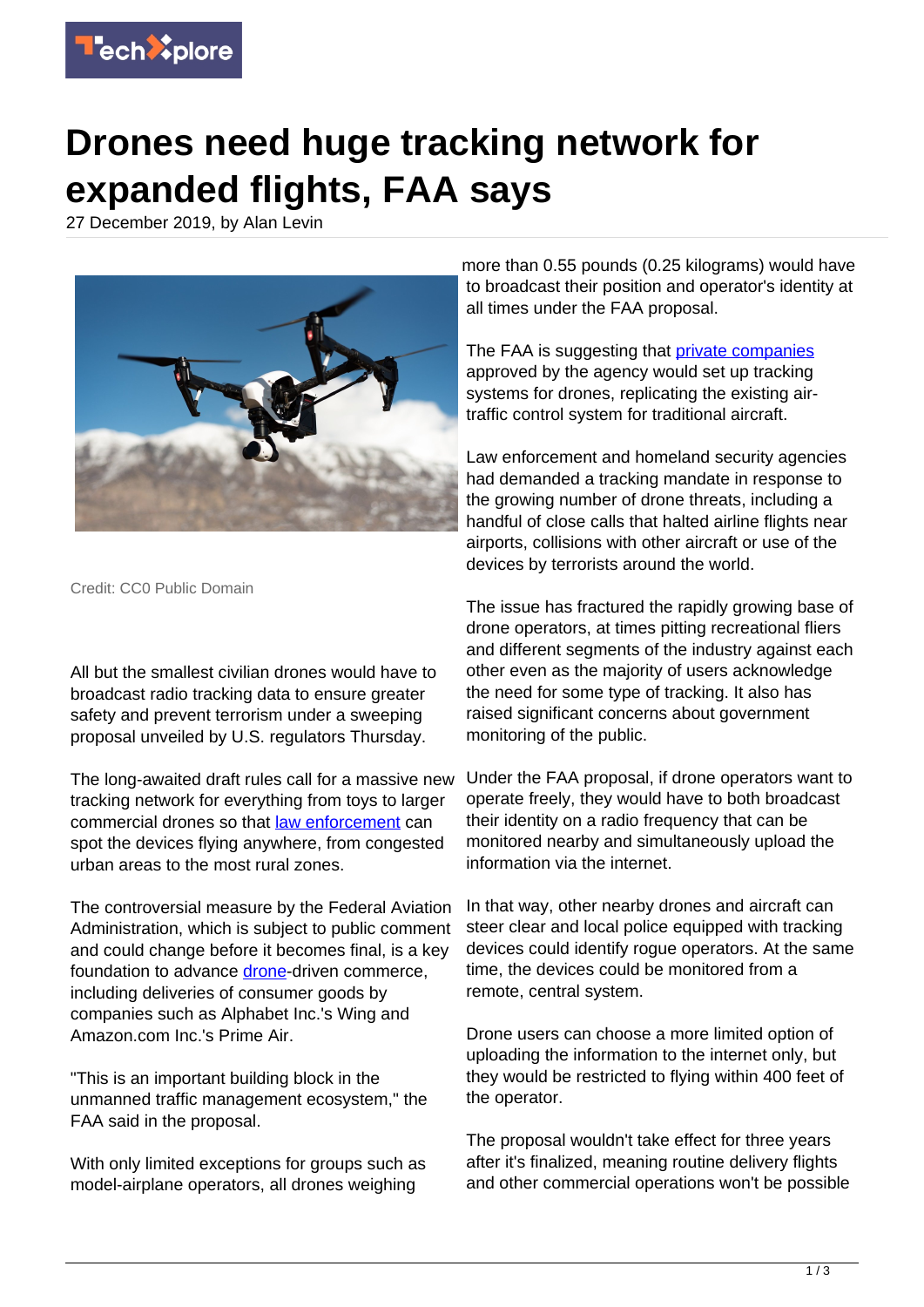

until at least then. It typically takes a year or more to Through June, there have been more than 8,700 finalize a regulation.

Existing drones wouldn't have to install tracking equipment retroactively, but would in most cases be banned from operation after the rule becomes law. Starting two years after the regulation takes effect, new unmanned devices sold would have to have approved tracking devices.

The proposal would create exemptions designed for traditional model-aircraft operators, who have been flying at designated sites for decades without posing a safety hazard.

Because there is no current method of reliably tracking the devices, existing regulations typically require civilian hobbyists and commercial operators balloon in Idaho in August 2018. to keep their drones within 400 feet of the ground and within sight. Better tracking would not only allow drones to fly safely over far larger areas, it could also enable a robotic system allowing drones to sense each each and avoid collisions.

The Academy of Model Aeronautics, which represents model aircraft buffs, has argued that its members have their own system of identification, so should be at least partly exempt.

SZ DJI Technology Co., the world's largest civilian drone manufacturer, has urged the government not to require a new radio beacon be installed on its devices, which could drive up the cost. The company believes a proprietary system it has developed could be used to track its devices without new equipment.

By contrast, Wing and Amazon want a more formalized technology that can track drones in real time across the nation, similar to how existing radars keep tabs on jetliners now. Such a system is needed to maintain order in skies crowded with drones, they say.

The rapid growth in drone use has been a challenge for regulators. More than 1 million people and businesses have registered with the FAA as drone owners and the agency estimates there were 1.3 million of the devices in the U.S.

reports received by the FAA of drones flying in prohibited areas or in an unsafe manner. There are typically more than 200 such incidents a month when the weather is warmer, according to FAA data.

While most incidents are relatively minor, the large numbers indicate that at least some drone users are ignoring the rules. Catching such perpetrators has proven all but impossible.

The National Transportation Safety Board has confirmed at least two collisions between a drone and a traditional aircraft: a U.S. Army helicopter hit a small civilian drone in September 2017 near New York City and a small drone grazed a hot-air

The agency is investigating whether a drone struck a TV station's helicopter flying over Los Angeles on Dec. 4. The impact damaged areas near the tail of the copter.

Another fear is the growing use of drones as terrorist weapons. FBI Director Christopher Wray warned lawmakers last year that drones pose a "steadily escalating threat."

Saudi Arabian officials alleged that drones were used to attack that country's oil fields on Sept. 14, though they were far larger than the typical civilian drone. Explosive-laden drones were used in an unsuccessful assassination attempt against Venezuela President Nicolas Maduro last year.

©2019 Bloomberg News Distributed by Tribune Content Agency, LLC.